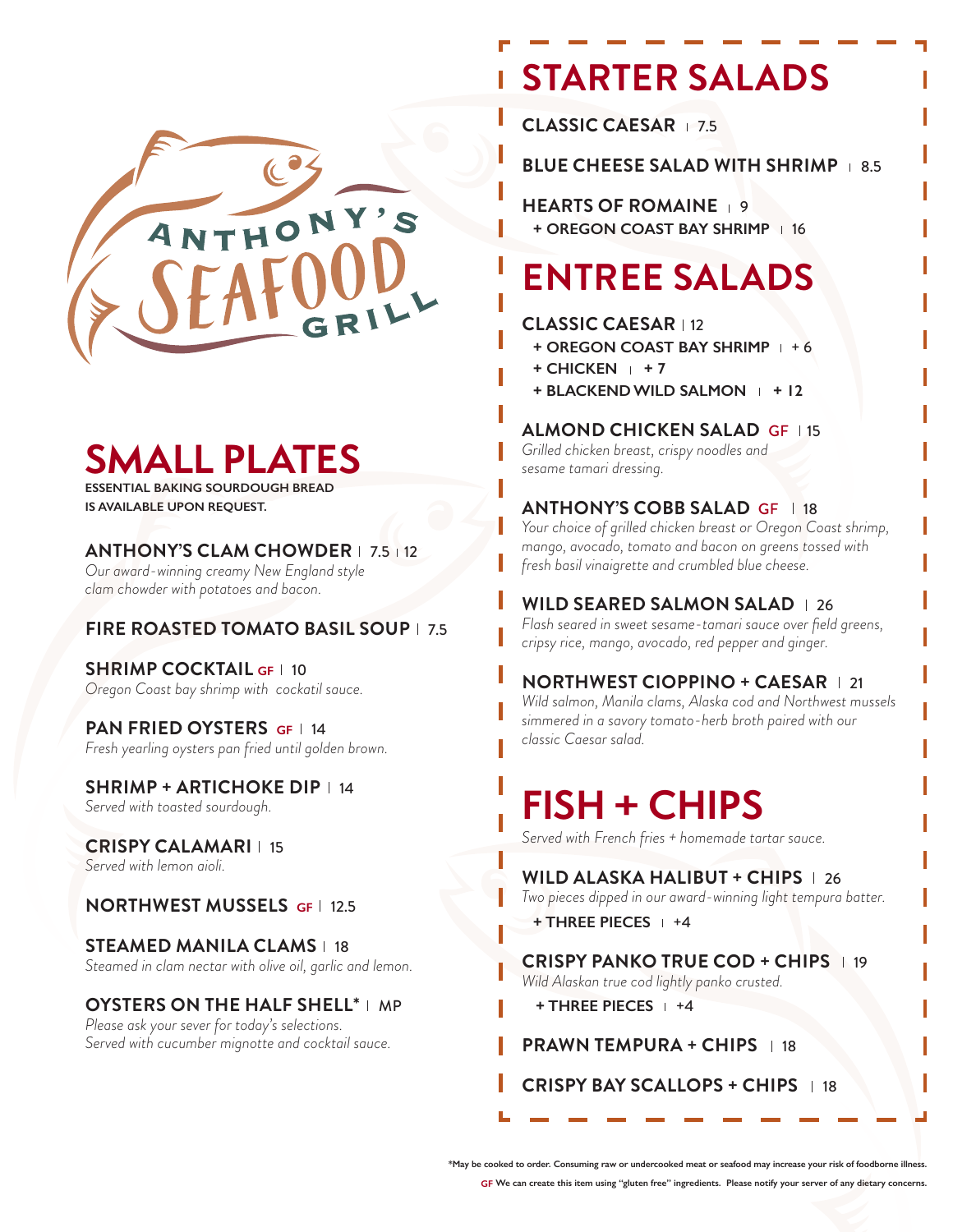# **FISH TACOS**

*Our fish tacos are served with corn tortilla chips and salsa.*

**MAHI MAHI TACOS** | 18 *Chargrilled and wrapped in warm flour tortillas with salsa mayo, tomatoes and cilantro.* 

### **STEAK TACOS** | 17

*Served in a warm flour tortilla with seasoned slow roasted top sirloin, cabbage and salsa mayo.*

### **BLACKENED ROCKFISH TACOS** 1 17

*Served in a warm flour tortilla with pineapple-mango salsa.*

### **CRISPY COD TACOS** | 16

*Served in a warm flour tortilla with crispy panko true cod, cabbage and salsa mayo.* 

### **JOIN US FOR TACO TUESDAY** | \$1**5**

*Mix and match and two tacos from above! Served with chips and salsa.* 

# **LUNCH BOWLS**

#### **WILD ALASKA SALMON BOWL** | 23

*Chargrilled with ponzu sauce over pineapple Jasmine rice, seasonal greens and creamy sesame dressing.* 

### **KALBI CHICKEN BOWL** | 18

*With sesame tamari glaze over pineapple Jasmine rice, seasonal greens and creamy sesame dressing.*

### **ISLAND POKE BOWL** | 24

*Raw South Pacific yellowfin ahi poke marinated in chili, ginger, sesame and soy. Over jasmine rice with edamame, pineapple chutney, seaweed salad and sesame cabbage.* 

## **TODAY'S SEAFOOD**

*Enjoy a cup of our award-winning clam chowder or starter classic Caesar with the purchase of any of our entrees*  $| +6$ 

#### **ROASTED GARLIC PRAWNS GF | 18**

*Oven roasted with garlic butter and lemon. Finished with gremolata and served with almond basmati rice and seasonal vegetables.* 

### **PAN FRIED OYSTERS\* GF | 23**

*Fresh yearling oysters pan fried until golden brown. Served with almond basmati rice.*

### **SMOKED SALMON FETTUCCINE** | 21

*Wild Alaska smoked salmon, garlic cream sauce, fresh dill, lemon & capers.*

### **NORTHWEST BLACKENED ROCKFISH GF** 18

*Blackened and finished with pineapple-mango salsa. Served with almond basmati rice pilaf and seasonal vegetables*

# **BURGER + SANDWICHES**

### **SEAFOOD GRILL CHEESEBURGER\* GF** 18.5

*With pickles, relish, lettuce, tomato, onion and grilled onion mayo.*

- **+ IMPOSSIBLE VEGGIE BURGER GF** + 1.5
- **+ WITH BACON** + 2.25
- **+ WITH AVOCADO** + 1

#### **WILD ALASKA SALMON BURGER | 24**

*Chargrilled wild salmon with tomato basil mayo.*

#### **PINK PATAGONIA SHRIMP ROLL** 17

*Wild Patagonia shrimp with celery, fennel, chives and tarragon mixed with aioli and Louie dressing.*

### **BERING SEA COD BURGER | 18**

*True cod lightly panko crusted and served with lettuce, tomato and our homemade tartar sauce*

### **BUTTERMILK FRIED CHICKEN BURGER | 17**

*With crispy bacon, lettuce, tomato and mayo.* 

#### **GRILLED CHEESE & TOMATO SOUP** | 15 *Crispy grilled cheese paired with tomato soup.*

**\*May be cooked to order. Consuming raw or undercooked meat or seafood may increase your risk of foodborne illness.**

**GF We can create this item using "gluten free" ingredients. Please notify your server of any dietary concerns.**